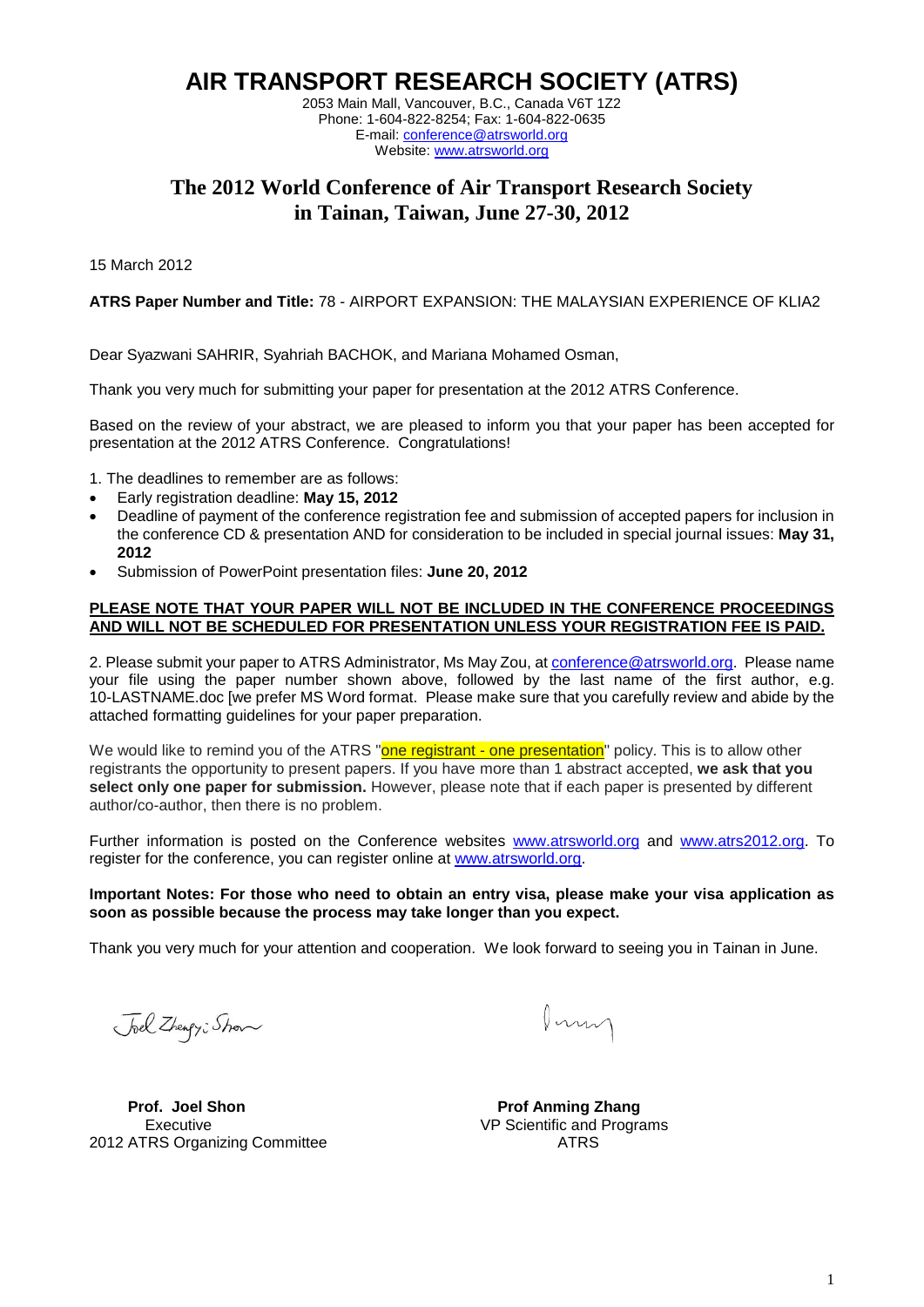# **16TH ATRS WORLD CONFERENCE PAPER FORMAT:**

# TITLE

Author(s) Name(s) Name of Presenter Affiliation Address Telephone Number E-mail address

### ABSTRACT

Papers should begin with an abstract, followed by a set of keywords. The revised abstract should be a concise statement of the problem, approach, findings, and conclusions of the work described.

KEYWORDS: Please list 3-5 keywords

CLASSIFICATION: To assist in the classification of your contribution, you are requested to explicitly mention up to three (3) related topic areas from the specific topic areas listed in page 1 of the "Call for Abstract" document.

CORRESPONDING AUTHOR: If more than one authors, please indicate who will be the corresponding author.

PAPER BODY TEXT

PAGE SIZE Please use A4 size

### FONT:

Please use a 12-point Times Roman font, or other Roman font with serifs, as close as possible in appearance to Times Roman in which these guidelines have been set.

#### PAGE NUMBERING, HEADERS AND FOOTERS

Please align author's last name(s) on the left margin of the header, and page number on the right margin.

### FIGURES AND TABLES

Figures and Tables can be inserted at the point in the text where they are referred to or at the end of the paper.

### LANGUAGE, STYLE AND CONTENT

The written and spoken language of ATRS conference is English. Spelling and punctuation may consistently be used in any dialect of English (e.g., British, Canadian or US). Hyphenation is optional. Please write for an international audience.